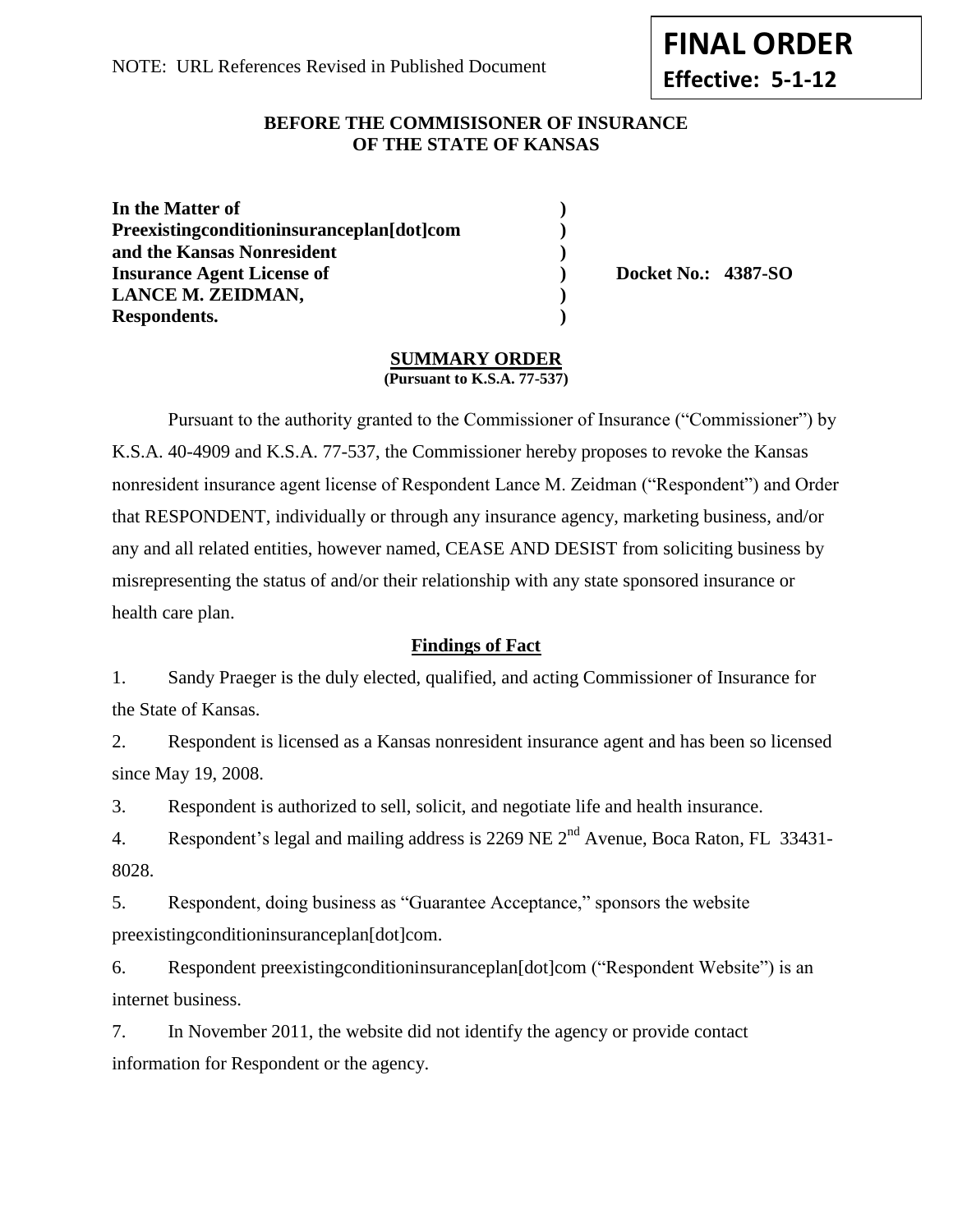8. Currently, the website includes only the following email address as contact information: preexistingconditioninsuranceplan[dot]com.

9. Currently, the name of Respondent's agency appears in small print on the banner without contact information, and a toll-free telephone number appears only for "claims."

10. Nowhere on the site is Respondent identified; even the "contact" link does not identify Respondent but requires the consumer to provide the consumer's contact information.

11. The website announces the availability of a "Government Health Insurance" plan administered, depending upon the applicant's state of residence, either by the U.S. Department of Health and Human Services ("HHS") or by the states.

12. The website provides multiple routes to "register to apply."

13. Clicking "Apply Now" or "Register to Apply Now" takes the consumer to a set of required fields for name, gender, social security number, date of birth, and contact information, none of which is used to populate an application.

14. Both the federally administered and state administered plans are available directly to consumers, and the information on how to apply is available to the public through legitimate state and federal government websites and other public resources.

15. In order to reach the online application or a link to state information from the website, the consumer must provide name, gender, social security number, date of birth, and contact information.

16. In answer to the email inquiry, "Can I apply directly online for coverage in Kansas?" the instructions were to register on the site, then pull up the individual state and fill out the rest of the application to send to the state.

17. Respondent's email response to the inquiry ends with the following signature block:

"Staff Insurance Resource Center Government Health Insurance preexistingconditioninsuranceplan[dot]com Direct: 561-210-5822 1-866-666-Insure (4678)"

18. Kansas does not accept applications on line.

19. The end result of registering to apply for the Kansas plan by entering information in the required fields is a link to an application form that has Respondent's agent/agency information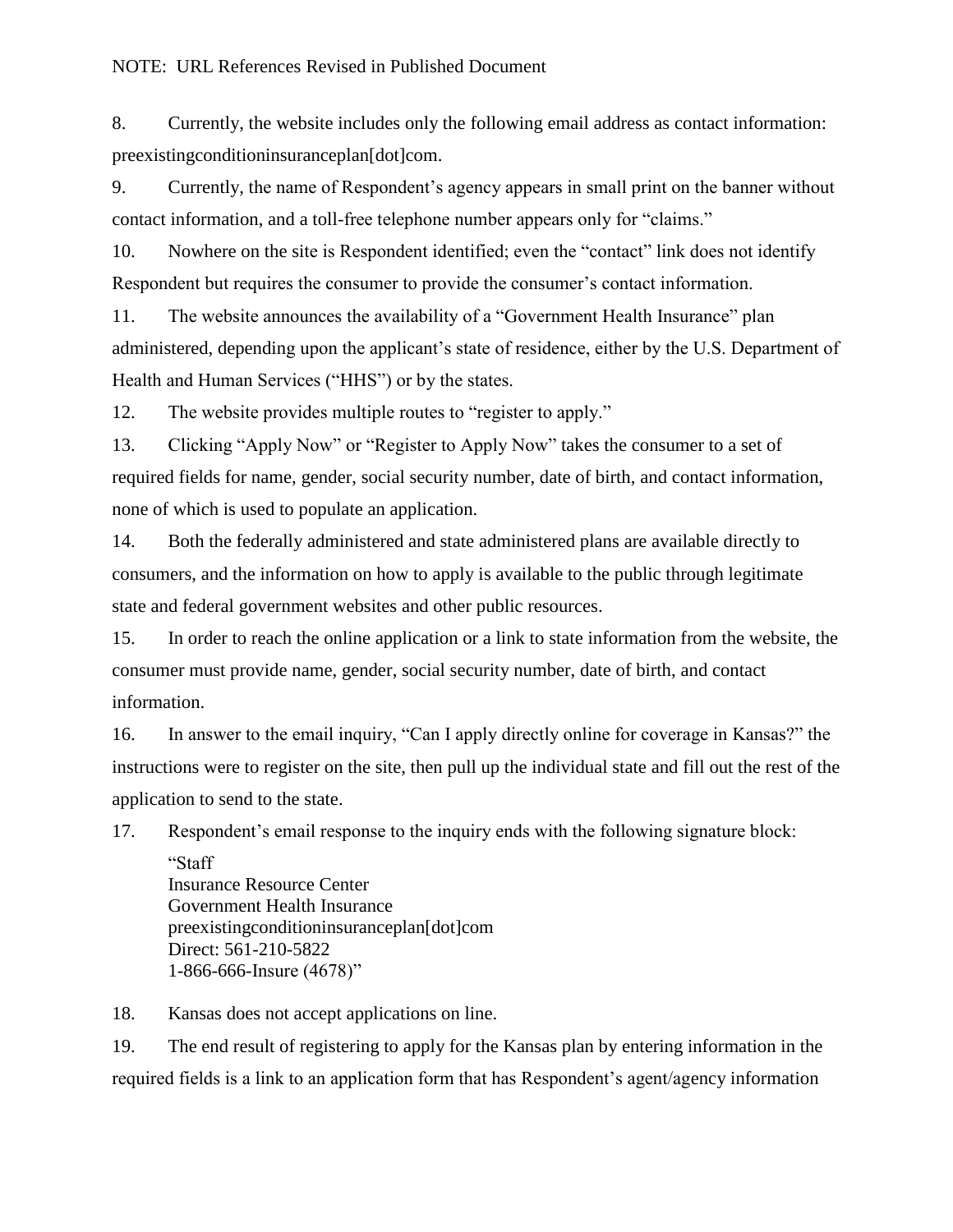pre-printed on it for purposes of receiving commission. The applicant then must print off the application and complete and mail it, with attachments and premium, directly to the plan administrator.

20. The process is the same, except for the agent's information preprinted on the form, as if the consumer downloaded the form directly from the program website, except that the agency has possession of the consumer's personal information, including social security number and date of birth.

21. The United States Department of Health and Human Services ("HHS") wrote to Respondent on October 7, 2011, about the misleading appearance of the site, and Respondent made minor modifications in response, namely Respondent removed logos of government agencies and added a footnote that says the site is maintained by a licensed insurance entity/broker.

22. HHS wrote to Respondent again on October 14, 2011, requesting further modification, and it does not appear that substantial modifications have been made to date.

23. HHS requested that Respondent include a standard informational video; Respondent included only a graphic that appears to link to the video but does not function.

24. HHS has since terminated Respondent's authority to participate in the broker referral program, yet the website still represents that Respondent is an approved broker.

25. Respondent Website purports to link consumers to an application for an insurance plan available to consumers who are precluded from obtaining health coverage because of a preexisting condition.

26. Respondent, through Respondent Website, materially misrepresents the status of the official Kansas plan and Respondent's relationship with it.

27. Respondent, through Respondent Website, is actively soliciting contact information from consumers through the material misrepresentation that the state-sponsored plan is accessible through the Website.

28. By letter of November 7, 2011, addressed to Respondent at his address of record, counsel for KID summarized the foregoing and invited Respondent to reply if he disputed the facts.

29. Respondent concurred with the majority of the statements of fact but asserted that the information collected is the same as some of the information required by the Kansas PCIP application and contended that he has modified the site substantially as requested by HHS.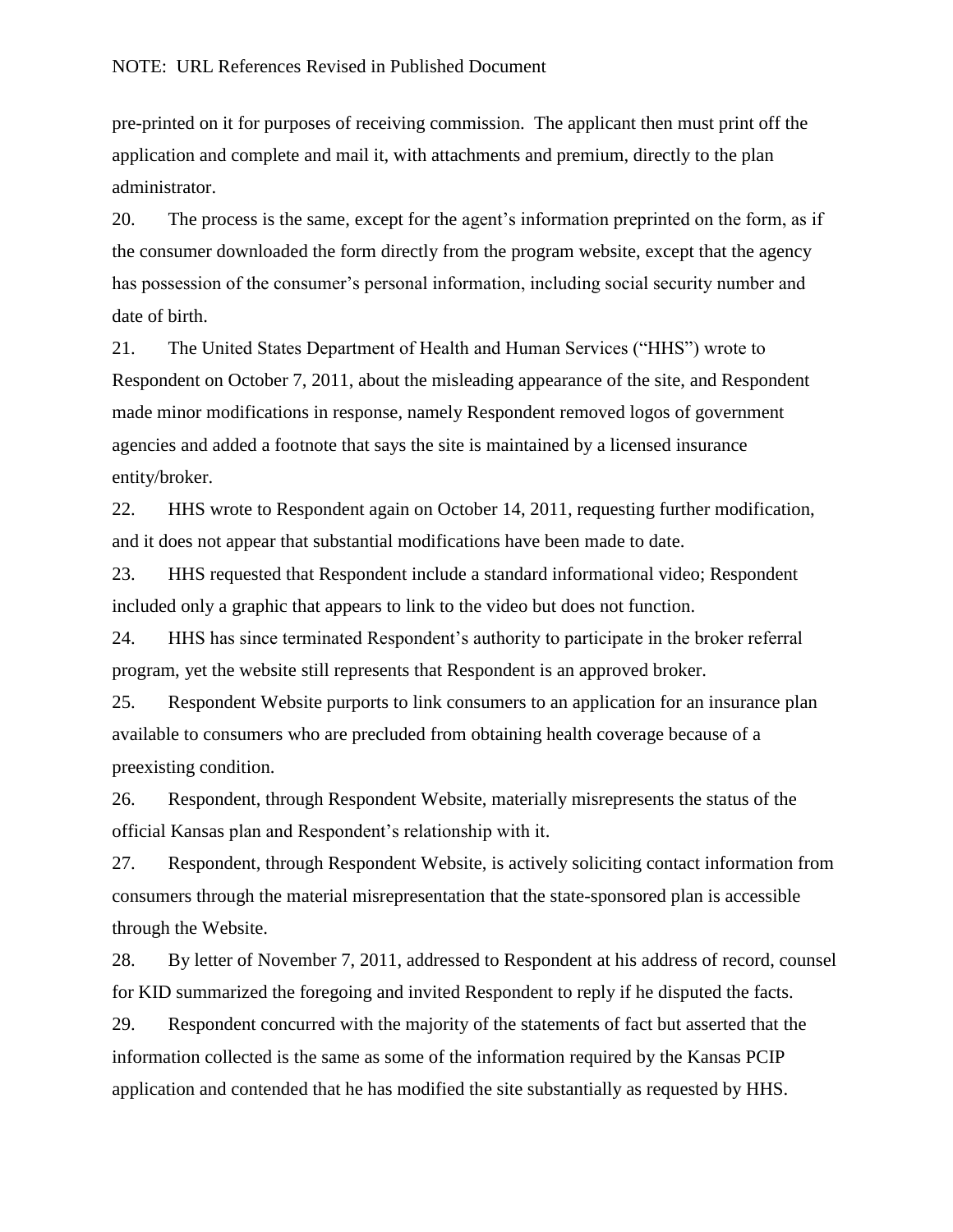30. It appears that Respondents are collecting consumer contact information to be used or sold as leads by use of a deceptive practice.

## **Applicable Law**

31. The Commissioner is "charged with the administration of all laws relating to insurance, insurance companies and fraternal benefit societies doing business in this state, and all other duties which are or may be imposed upon such officer by law." K.S.A. 40-102.

32. The Commissioner is authorized to hold a fact-finding hearing on any matter relating to the business of insurance, and empowered to subpoena witnesses, compel their attendance, and require the production of documents, whenever the Commissioner shall have reason to believe that such a proceeding would be in the public interest. K.S.A. 40-281.

33. The Commissioner is empowered to investigate the affairs of any person engaged in the business of insurance in Kansas "in order to determine whether such person has been or is engaged in any unfair method of competition or in any unfair or deceptive act or practice prohibited by K.S.A. 40-2403." K.S.A. 40-2405.

34. The following is defined as an unfair method of competition and/or unfair or deceptive act or practice in the business of insurance:

"Making, publishing, disseminating, circulating or placing before the public, or causing, directly or indirectly, to be made, published, disseminated, circulated or placed before the public, in a newspaper, magazine or other publication, or in the form of a notice, circular, pamphlet, letter or poster, or over any radio or television station, or in any other way, an advertisement, announcement or statement containing any assertion, misrepresentation or statement with respect to the business of insurance or with respect to any person in the conduct of such person's insurance business, which is untrue, deceptive or misleading." K.S.A. 40-2404(2).

31. K.S.A. 40-4909(a) provides, in relevant part:

"The commissioner may deny, suspend, revoke or refuse renewal of any license issued under this act if the commissioner finds that the applicant or license holder has:  $\ldots$ 

(7) Admitted to or been found to have committed any insurance unfair trade practice or fraud in violation of K.S.A. 40-2404 and amendments thereto.

(8) Used any fraudulent, coercive, or dishonest practice, or demonstrated any incompetence, untrustworthiness or financial irresponsibility in the conduct of business in this state or elsewhere." K.S.A. 2010 Supp. 40-4909(a).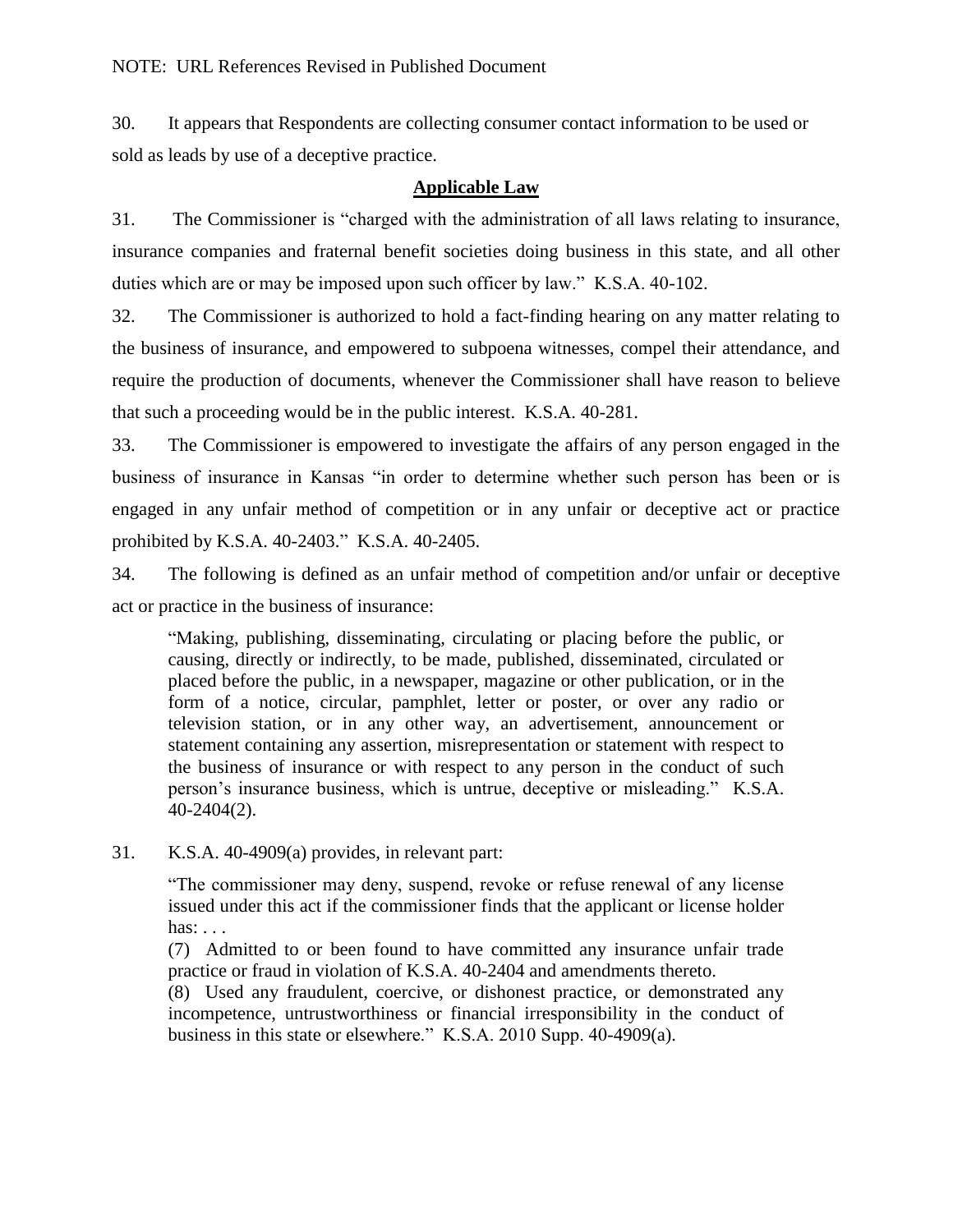32. In addition, the Commissioner may revoke any license issued under the Insurance Agents Licensing Act if the Commissioner finds that the interests of the insurer or the insurable interests of the public are not properly served under such license. K.S.A. 2010 Supp. 40-4909(b).

#### **Conclusions of Law**

35. Respondents' conduct involves the business of insurance.

36. The Commissioner has jurisdiction over Respondents as well as the subject matter of this proceeding, and such proceeding is held in the public interest.

37. Respondents' marketing practice is an unfair trade practice in violation of K.S.A. 2010 Supp. 40-2404(2).

38. The Commissioner finds that Respondent's license may be revoked pursuant to K.S.A. 40-4909(a)(7) because Respondent, through Respondent website, is committing a continuing violation of K.S.A. 40-2404(2).

39. The Commissioner finds that Respondent's license may be revoked pursuant to K.S.A. 40-4909(a)(8) because the practice is a fraudulent, coercive, or dishonest practice.

40. The Commissioner further finds that Respondent's license may be revoked pursuant to K.S.A. 40-4909(b) because it is not serving the interests of the insurer or the insurable interests of the public.

41. Finally, the Commissioner find that Respondent and Respondent Website should be ordered to cease and desist from conducting business in Kansas, soliciting Kansas consumers, and/or representing themselves as authorized representatives of the Kansas preexisting condition insurance plan.

#### **Policy Reasons**

42. Before issuing an insurance agent license, the Commissioner must determine that the applicant is qualified and has not committed any act that would be grounds for denial, suspension, or revocation. K.S.A. 40-4905(b). Further, the Commissioner may revoke any license issued under the Insurance Agents Licensing Act if the Commissioner finds that the interests of the insurer or the insurable interests of the public are not properly served under the license. K.S.A. 40-4909(b). Thus, the Commissioner is charged with safeguarding the security and integrity of the insurance business and protecting insurance consumers by licensing, or continuing to license, persons or entities to sell, solicit, or negotiate insurance in the State of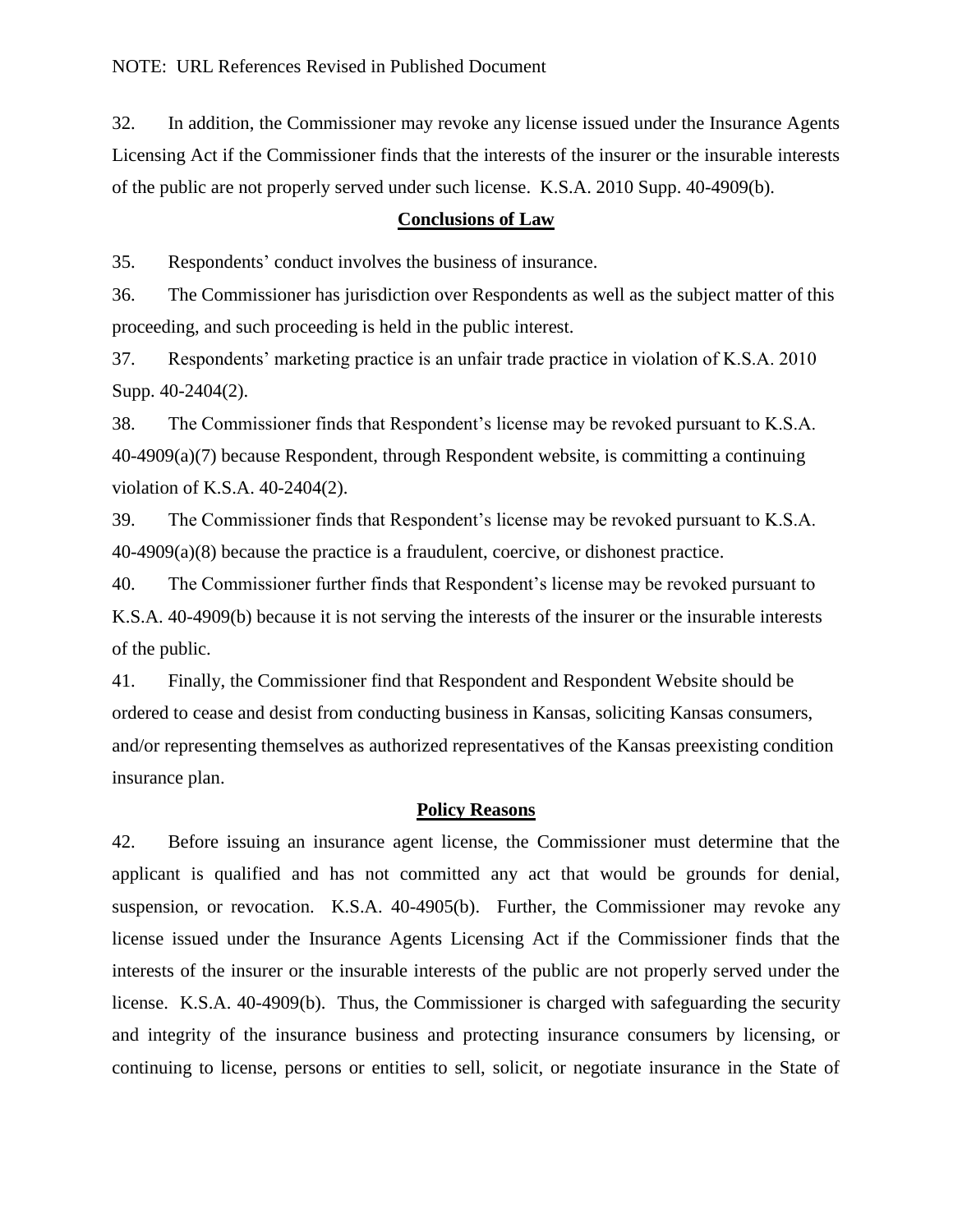Kansas only if their conduct indicates they are both qualified and trustworthy. The following action is both necessary and sufficient to serve that purpose.

# **IT IS THEREFORE ORDERED BY THE COMMISSIONER OF INSURANCE THAT**

- **1. LANCE M. ZEIDMAN and preexistingconditioninsuranceplan[dot]com, and any of their related entities, including Guaranteed Acceptance, however identified and named, CEASE AND DESIST from representing themselves as an agent of the Kansas state-sponsored insurance plan,**
- **2. CEASE AND DESIST from soliciting leads for the sale of contracts of insurance in the state of Kansas using any form of misrepresentation, and**
- **3. Respondents shall immediately remove the Kansas link from the website or substitute a direct link to the website for the state-sponsored plan's administrator, <http://www.khiastatepool.com/KHIA-FED/> or link to the general information at [https://www.pcip.gov/StatePlans.html.](https://www.pcip.gov/StatePlans.html)**
- **4. Respondent's Kansas nonresident insurance agent license is hereby revoked,**
- **5. Respondent shall cease and desist from the sale, solicitation, or negotiation of insurance, directly or indirectly doing any act toward the sale, solicitation, or negotiation of insurance, and/or receiving compensation deriving from the sale, solicitation, or negotiation of Kansas insurance business conducted on and after the effective date of revocation, and**
- **6. It is further ordered**, **pursuant to KSA 77-415(b)(2)(A), that this order is designated by KID as precedent.**

## **IT IS SO ORDERED THIS \_13th\_ DAY OF APRIL 2012, IN THE CITY OF TOPEKA, COUNTY OF SHAWNEE, STATE OF KANSAS.**



\_/s/ Sandy Praeger\_\_\_\_\_\_\_\_\_\_\_\_\_\_\_\_\_\_\_\_ Sandy Praeger Commissioner of Insurance

BY:

 $/s/$  Zachary J.C. Anshutz Zachary J.C. Anshutz General Counsel